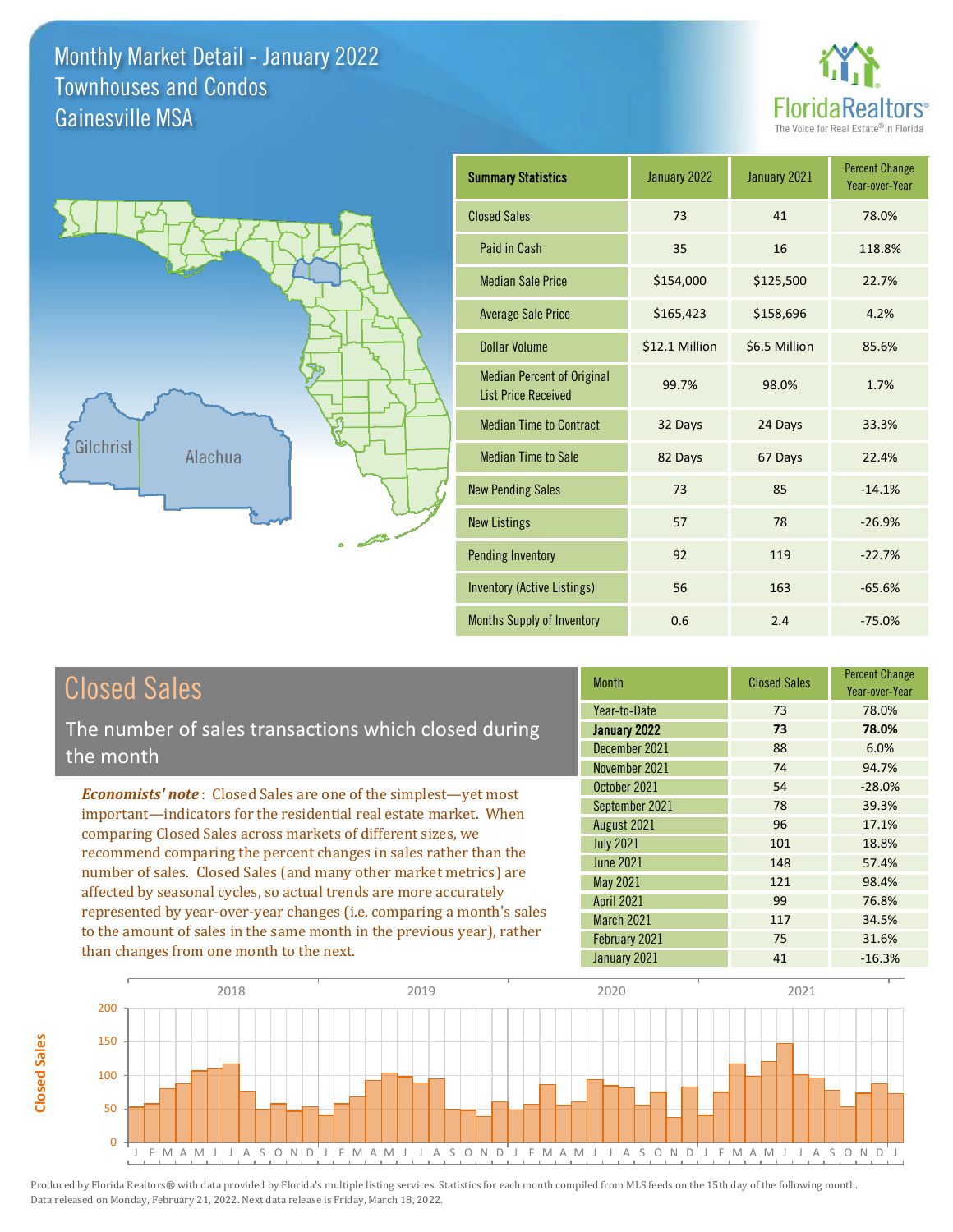this statistic should be interpreted with care.



50 -2.0%

| Cash Sales                                                                     | <b>Month</b>      | <b>Cash Sales</b> | <b>Percent Change</b><br>Year-over-Year |
|--------------------------------------------------------------------------------|-------------------|-------------------|-----------------------------------------|
|                                                                                | Year-to-Date      | 35                | 118.8%                                  |
| The number of Closed Sales during the month in which                           | January 2022      | 35                | 118.8%                                  |
| buyers exclusively paid in cash                                                | December 2021     | 38                | $-11.6%$                                |
|                                                                                | November 2021     | 36                | 100.0%                                  |
|                                                                                | October 2021      | 25                | $-30.6%$                                |
|                                                                                | September 2021    | 19                | $-29.6%$                                |
| <b>Economists' note:</b> Cash Sales can be a useful indicator of the extent to | August 2021       | 39                | 21.9%                                   |
| which investors are participating in the market. Why? Investors are            | <b>July 2021</b>  | 38                | $-5.0%$                                 |
| far more likely to have the funds to purchase a home available up front,       | June 2021         | 69                | 60.5%                                   |
| whereas the typical homebuyer requires a mortgage or some other                | May 2021          | 58                | 100.0%                                  |
| form of financing. There are, of course, many possible exceptions, so          | <b>April 2021</b> | 46                | 91.7%                                   |

J F M A M J J A S O N D J F M A M J J A S O N D J F M A M J J A S O N D J F M A M J J A S O N D J  $\Omega$ 20 40 60 80 2018 2019 2020 2021

# Cash Sales as a Percentage of Closed Sales

The percentage of Closed Sales during the month which were Cash Sales

*Economists' note* : This statistic is simply another way of viewing Cash Sales. The remaining percentages of Closed Sales (i.e. those not paid fully in cash) each month involved some sort of financing, such as mortgages, owner/seller financing, assumed loans, etc.

| <b>Month</b>      | <b>Percent of Closed</b><br>Sales Paid in Cash | <b>Percent Change</b><br>Year-over-Year |
|-------------------|------------------------------------------------|-----------------------------------------|
| Year-to-Date      | 47.9%                                          | 22.8%                                   |
| January 2022      | 47.9%                                          | 22.8%                                   |
| December 2021     | 43.2%                                          | $-16.6%$                                |
| November 2021     | 48.6%                                          | 2.5%                                    |
| October 2021      | 46.3%                                          | $-3.5%$                                 |
| September 2021    | 24.4%                                          | $-49.4%$                                |
| August 2021       | 40.6%                                          | 4.1%                                    |
| <b>July 2021</b>  | 37.6%                                          | $-20.2%$                                |
| <b>June 2021</b>  | 46.6%                                          | 2.0%                                    |
| <b>May 2021</b>   | 47.9%                                          | 0.8%                                    |
| <b>April 2021</b> | 46.5%                                          | 8.4%                                    |
| <b>March 2021</b> | 42.7%                                          | $-27.1%$                                |
| February 2021     | 52.0%                                          | $-17.7%$                                |
| January 2021      | 39.0%                                          | $-26.6%$                                |

February 2021 39 39 8.3%

March 2021

January 2021 16 16 -38.5%

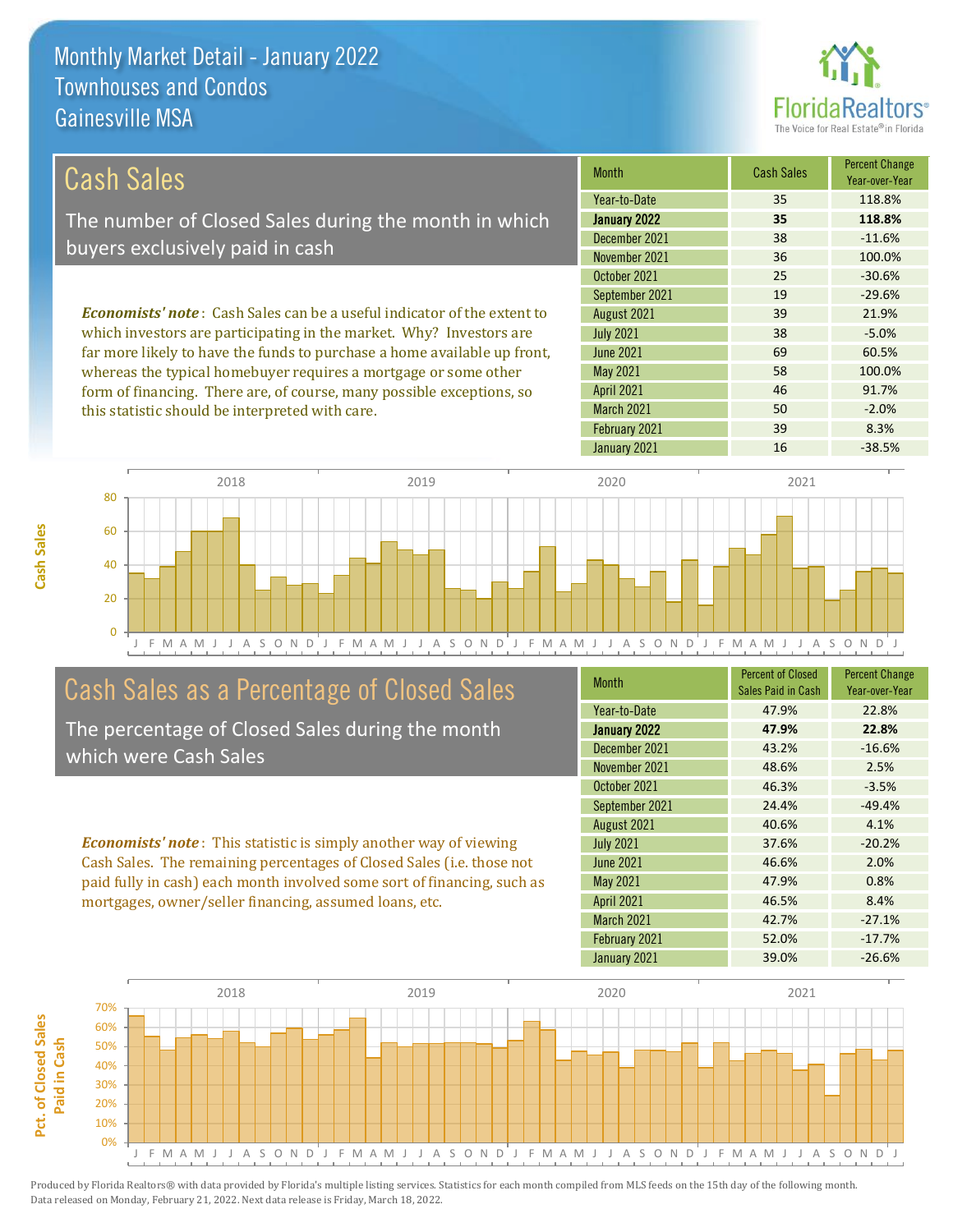

#### *Economists' note* : Median Sale Price is our preferred summary statistic for price activity because, unlike Average Sale Price, Median Sale Price is not sensitive to high sale prices for small numbers of homes that may not be characteristic of the market area. Keep in mind that median price trends over time are not always solely caused by changes in the general value of local real estate. Median sale price only reflects the values of the homes that *sold* each month, and the mix of the types of homes that sell can change over time. January 2021 **5125,500** -13.8% March 2021 **\$145,500** 16.4% February 2021 **\$135,000** 14.4% May 2021 **\$147,000** 5.0% April 2021 **\$150,000** 5.3% \$135,450 2.2% September 2021 **\$144,950** 7.4% June 2021 **\$147,250** 9.1% December 2021 \$160,000 23.6% November 2021 **\$154,950** 15.9% August 2021 **\$154,400** 7.4% July 2021 **\$153,500** 13.7% October 2021 Month Median Sale Price Percent Change Year-over-Year January 2022 **\$154,000 22.7%** Year-to-Date \$154,000 22.7% \$200K 2018 2019 2020 2021 Median Sale Price The median sale price reported for the month (i.e. 50% of sales were above and 50% of sales were below)



# Average Sale Price

The average sale price reported for the month (i.e. total sales in dollars divided by the number of sales)

*Economists' note* : Usually, we prefer Median Sale Price over Average Sale Price as a summary statistic for home prices. However, Average Sale Price does have its uses—particularly when it is analyzed alongside the Median Sale Price. For one, the relative difference between the two statistics can provide some insight into the market for higher-end homes in an area.

| <b>Month</b>      | <b>Average Sale Price</b> | <b>Percent Change</b><br>Year-over-Year |
|-------------------|---------------------------|-----------------------------------------|
| Year-to-Date      | \$165,423                 | 4.2%                                    |
| January 2022      | \$165,423                 | 4.2%                                    |
| December 2021     | \$174,708                 | 23.0%                                   |
| November 2021     | \$163,792                 | 16.3%                                   |
| October 2021      | \$145,516                 | 6.5%                                    |
| September 2021    | \$151,081                 | 0.9%                                    |
| August 2021       | \$165,299                 | 14.6%                                   |
| <b>July 2021</b>  | \$165,500                 | 24.0%                                   |
| <b>June 2021</b>  | \$155,140                 | 9.5%                                    |
| May 2021          | \$164,014                 | 11.5%                                   |
| <b>April 2021</b> | \$157,509                 | 12.1%                                   |
| March 2021        | \$149,504                 | 10.7%                                   |
| February 2021     | \$138,325                 | 6.4%                                    |
| January 2021      | \$158,696                 | 6.1%                                    |



Produced by Florida Realtors® with data provided by Florida's multiple listing services. Statistics for each month compiled from MLS feeds on the 15th day of the following month. Data released on Monday, February 21, 2022. Next data release is Friday, March 18, 2022.

**Average Sale Price**

**Average Sale Price**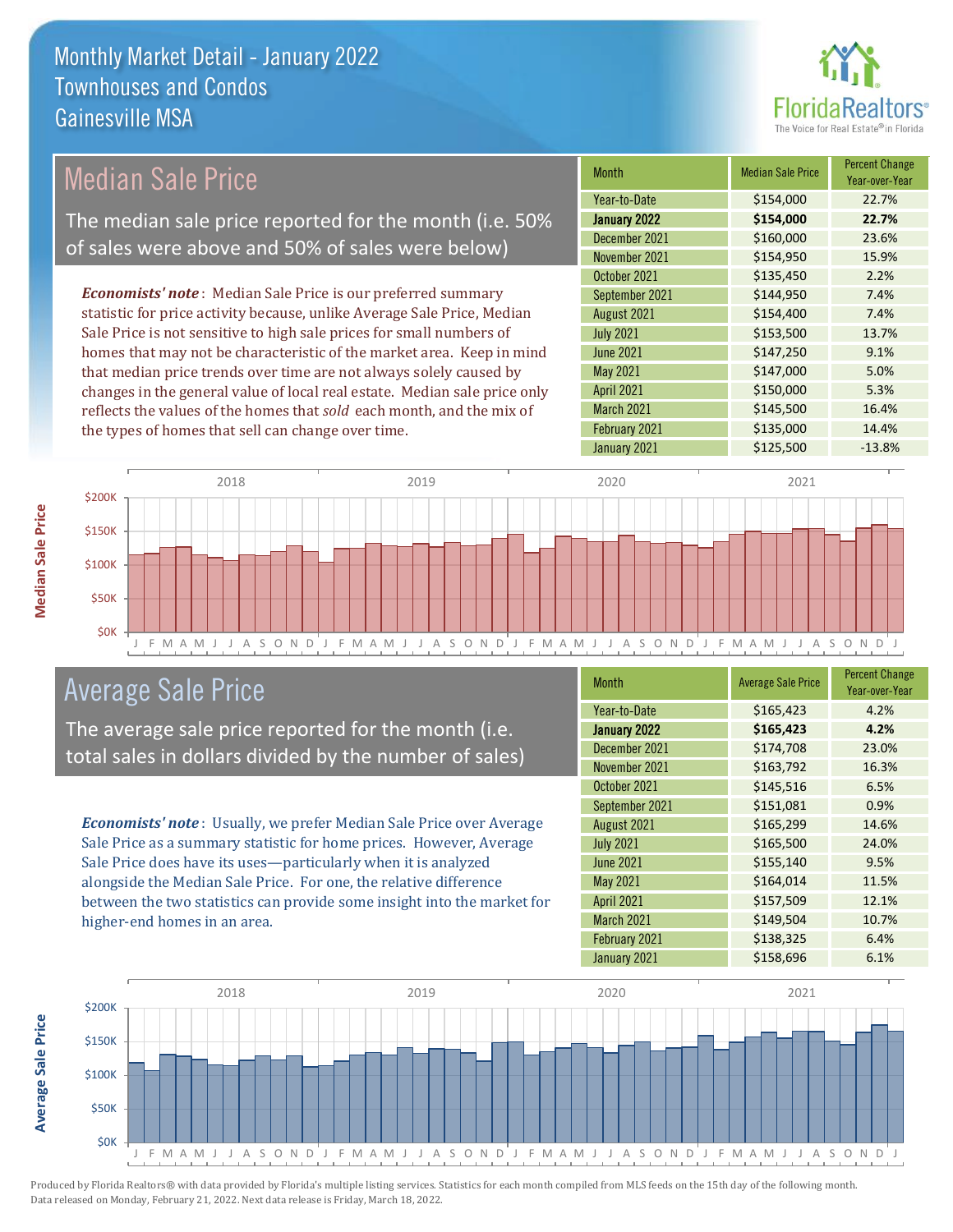

#### Dollar Volume

The sum of the sale prices for all sales which closed during the month

*Economists' note* : Dollar Volume is simply the sum of all sale prices in a given time period, and can quickly be calculated by multiplying Closed Sales by Average Sale Price. It is a strong indicator of the health of the real estate industry in a market, and is of particular interest to real estate professionals, investors, analysts, and government agencies. Potential home sellers and home buyers, on the other hand, will likely be better served by paying attention to trends in the two components of Dollar Volume (i.e. sales and prices) individually.

| <b>Month</b>      | Dollar Volume  | <b>Percent Change</b><br>Year-over-Year |
|-------------------|----------------|-----------------------------------------|
| Year-to-Date      | \$12.1 Million | 85.6%                                   |
| January 2022      | \$12.1 Million | 85.6%                                   |
| December 2021     | \$15.4 Million | 30.4%                                   |
| November 2021     | \$12.1 Million | 126.5%                                  |
| October 2021      | \$7.9 Million  | $-23.3%$                                |
| September 2021    | \$11.8 Million | 40.5%                                   |
| August 2021       | \$15.9 Million | 34.2%                                   |
| <b>July 2021</b>  | \$16.7 Million | 47.3%                                   |
| <b>June 2021</b>  | \$23.0 Million | 72.4%                                   |
| May 2021          | \$19.8 Million | 121.1%                                  |
| <b>April 2021</b> | \$15.6 Million | 98.1%                                   |
| March 2021        | \$17.5 Million | 48.9%                                   |
| February 2021     | \$10.4 Million | 40.0%                                   |
| January 2021      | \$6.5 Million  | $-11.2%$                                |



# Median Percent of Original List Price Received

The median of the sale price (as a percentage of the original list price) across all properties selling during the month

*Economists' note* : The Median Percent of Original List Price Received is useful as an indicator of market recovery, since it typically rises as buyers realize that the market may be moving away from them and they need to match the selling price (or better it) in order to get a contract on the house. This is usually the last measure to indicate a market has shifted from down to up, so it is what we would call a *lagging* indicator.

| <b>Month</b>      | Med. Pct. of Orig.<br><b>List Price Received</b> | <b>Percent Change</b><br>Year-over-Year |
|-------------------|--------------------------------------------------|-----------------------------------------|
| Year-to-Date      | 99.7%                                            | 1.7%                                    |
| January 2022      | 99.7%                                            | 1.7%                                    |
| December 2021     | 96.4%                                            | 0.3%                                    |
| November 2021     | 96.9%                                            | $-0.5%$                                 |
| October 2021      | 97.7%                                            | 0.0%                                    |
| September 2021    | 98.2%                                            | 1.0%                                    |
| August 2021       | 99.2%                                            | 2.1%                                    |
| <b>July 2021</b>  | 98.9%                                            | 1.7%                                    |
| <b>June 2021</b>  | 100.0%                                           | 3.7%                                    |
| <b>May 2021</b>   | 99.2%                                            | 1.3%                                    |
| <b>April 2021</b> | 99.0%                                            | 1.0%                                    |
| March 2021        | 97.5%                                            | $-0.2%$                                 |
| February 2021     | 96.8%                                            | $-0.5%$                                 |
| January 2021      | 98.0%                                            | 0.9%                                    |



**Med. Pct. of Orig. ist Price Received List Price Received** Med. Pct. of Orig.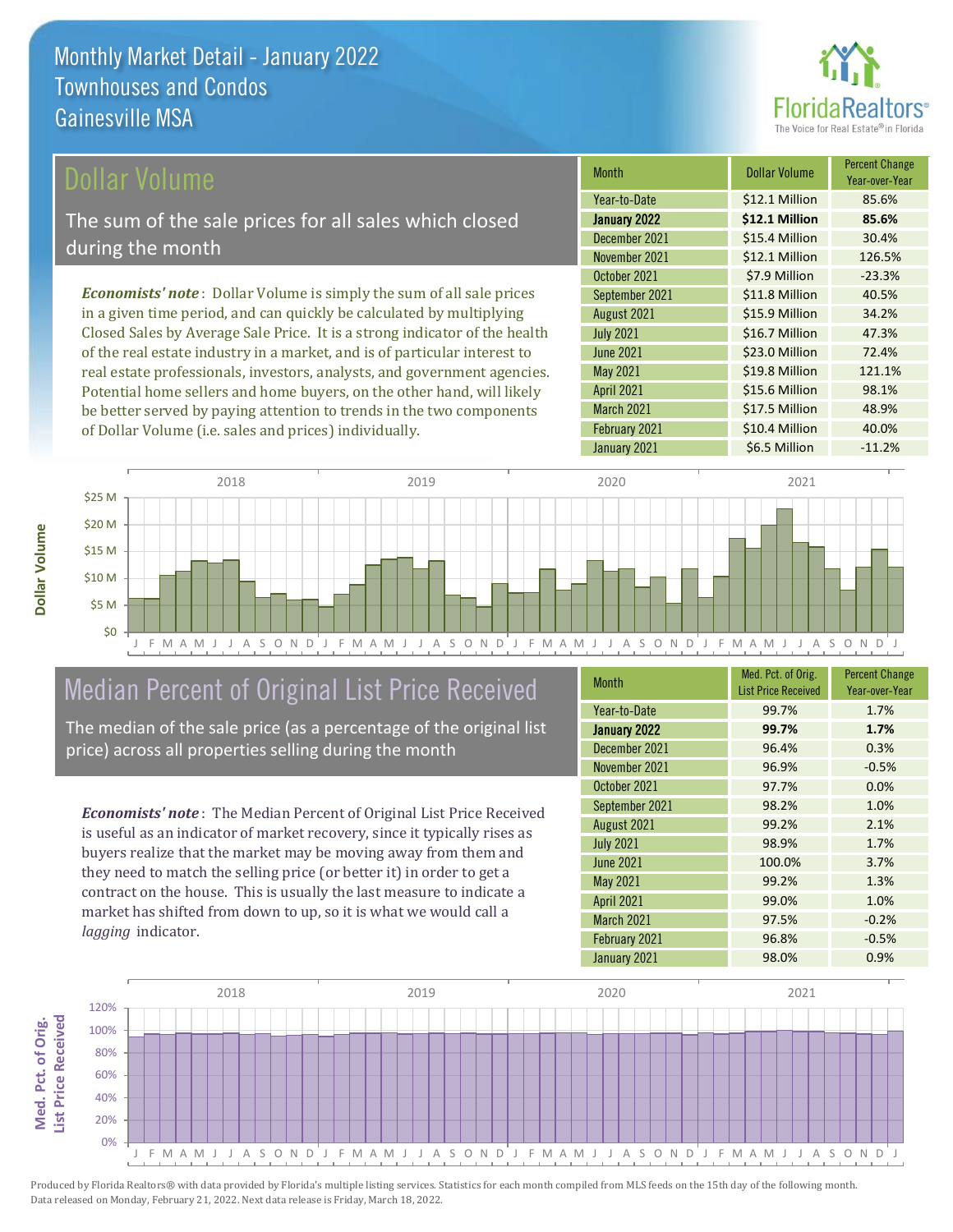

# Median Time to Contract

The median number of days between the listing date and contract date for all Closed Sales during the month

*Economists' note* : Like Time to Sale, Time to Contract is a measure of the length of the home selling process calculated for sales which closed during the month. The difference is that Time to Contract measures the number of days between the initial listing of a property and the signing of the contract which eventually led to the closing of the sale. When the gap between Median Time to Contract and Median Time to Sale grows, it is usually a sign of longer closing times and/or declining numbers of cash sales.

| Month            | <b>Median Time to</b><br>Contract | <b>Percent Change</b><br>Year-over-Year |
|------------------|-----------------------------------|-----------------------------------------|
| Year-to-Date     | 32 Days                           | 33.3%                                   |
| January 2022     | 32 Days                           | 33.3%                                   |
| December 2021    | 33 Days                           | 26.9%                                   |
| November 2021    | 26 Days                           | $-16.1%$                                |
| October 2021     | 13 Days                           | $-45.8%$                                |
| September 2021   | 18 Days                           | 28.6%                                   |
| August 2021      | 8 Days                            | $-33.3%$                                |
| <b>July 2021</b> | 11 Days                           | $-45.0%$                                |
| <b>June 2021</b> | 12 Days                           | $-45.5%$                                |
| May 2021         | 8 Days                            | $-27.3%$                                |
| April 2021       | 12 Days                           | 0.0%                                    |
| March 2021       | 32 Days                           | 146.2%                                  |
| February 2021    | 26 Days                           | 85.7%                                   |
| January 2021     | 24 Days                           | 33.3%                                   |



## Median Time to Sale

**Median Time to** 

**Median Time to** 

The median number of days between the listing date and closing date for all Closed Sales during the month

*Economists' note* : Time to Sale is a measure of the length of the home selling process, calculated as the number of days between the initial listing of a property and the closing of the sale. *Median* Time to Sale is the amount of time the "middle" property selling this month was on the market. That is, 50% of homes selling this month took *less* time to sell, and 50% of homes took *more* time to sell. Median Time to Sale gives a more accurate picture than Average Time to Sale, which can be skewed upward by small numbers of properties taking an abnormally long time to sell.

| <b>Month</b>      | <b>Median Time to Sale</b> | <b>Percent Change</b><br>Year-over-Year |
|-------------------|----------------------------|-----------------------------------------|
| Year-to-Date      | 82 Days                    | 22.4%                                   |
| January 2022      | 82 Days                    | 22.4%                                   |
| December 2021     | 73 Days                    | 2.8%                                    |
| November 2021     | 75 Days                    | 0.0%                                    |
| October 2021      | 70 Days                    | 14.8%                                   |
| September 2021    | 59 Days                    | 1.7%                                    |
| August 2021       | 53 Days                    | $-1.9%$                                 |
| <b>July 2021</b>  | 60 Days                    | 0.0%                                    |
| <b>June 2021</b>  | 57 Days                    | $-9.5%$                                 |
| <b>May 2021</b>   | 54 Days                    | $-6.9%$                                 |
| <b>April 2021</b> | 50 Days                    | $-3.8%$                                 |
| March 2021        | 64 Days                    | 36.2%                                   |
| February 2021     | 66 Days                    | 37.5%                                   |
| January 2021      | 67 Days                    | 6.3%                                    |

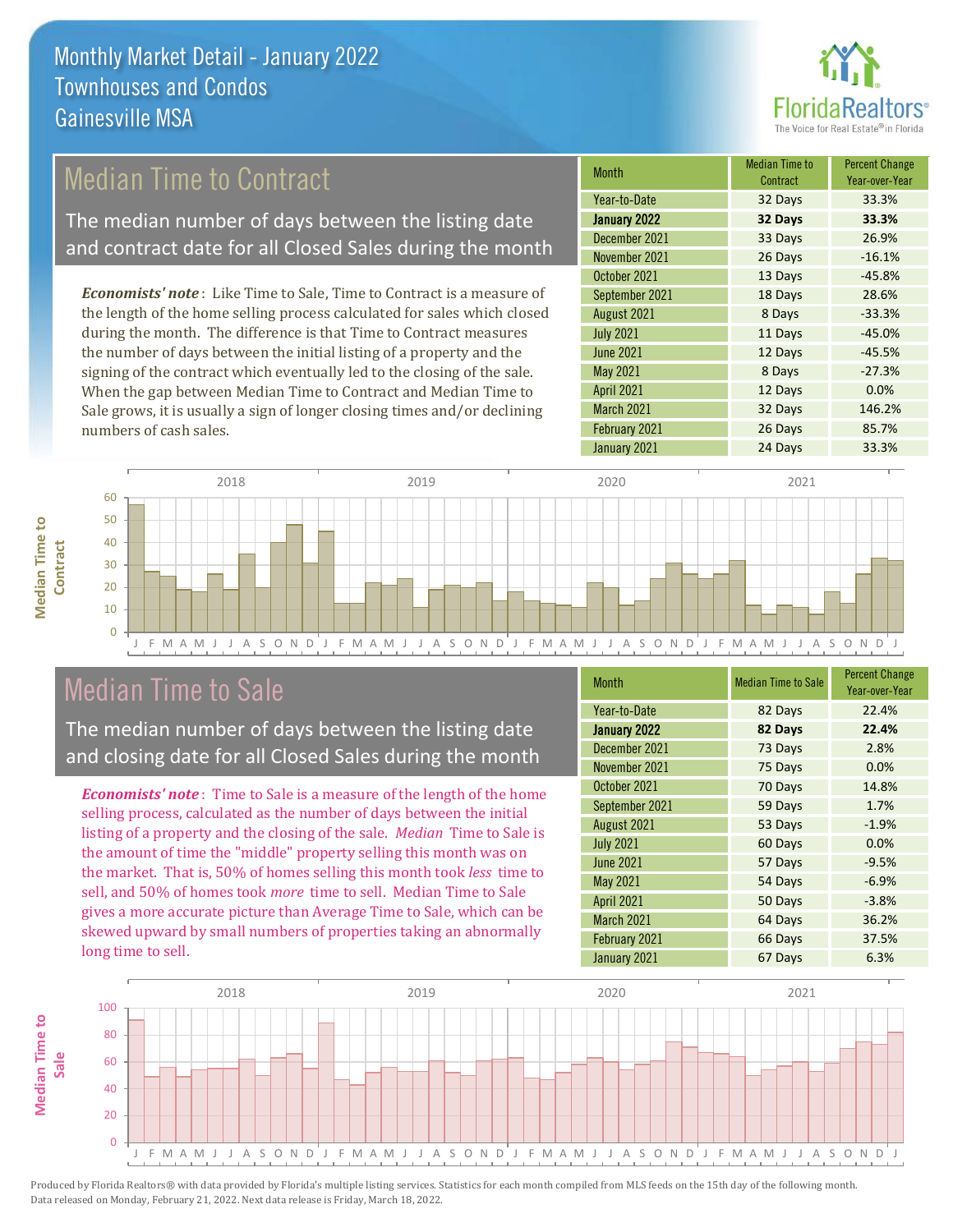

| New Pending Sales'                                                            | <b>Month</b>      | <b>New Pending Sales</b> | <b>Percent Change</b><br>Year-over-Year |
|-------------------------------------------------------------------------------|-------------------|--------------------------|-----------------------------------------|
|                                                                               | Year-to-Date      | 73                       | $-14.1%$                                |
| The number of listed properties that went under                               | January 2022      | 73                       | $-14.1%$                                |
| contract during the month                                                     | December 2021     | 74                       | 27.6%                                   |
|                                                                               | November 2021     | 69                       | $-2.8%$                                 |
|                                                                               | October 2021      | 75                       | 25.0%                                   |
| <b>Economists' note:</b> Because of the typical length of time it takes for a | September 2021    | 81                       | 6.6%                                    |
| sale to close, economists consider Pending Sales to be a decent               | August 2021       | 80                       | 37.9%                                   |
| indicator of potential future Closed Sales. It is important to bear in        | <b>July 2021</b>  | 85                       | 9.0%                                    |
| mind, however, that not all Pending Sales will be closed successfully.        | <b>June 2021</b>  | 111                      | 20.7%                                   |
| So, the effectiveness of Pending Sales as a future indicator of Closed        | May 2021          | 118                      | 10.3%                                   |
| Sales is susceptible to changes in market conditions such as the              | <b>April 2021</b> | 136                      | 123.0%                                  |



# New Listings

**New Listings**

**Pending Sales**

Pending Sales

distressed properties for sale.

The number of properties put onto the market during the month

availability of financing for homebuyers and the inventory of

*Economists' note* : New Listings tend to rise in delayed response to increasing prices, so they are often seen as a lagging indicator of market health. As prices rise, potential sellers raise their estimations of value—and in the most recent cycle, rising prices have freed up many potential sellers who were previously underwater on their mortgages. Note that in our calculations, we take care to not include properties that were recently taken off the market and quickly relisted, since these are not really *new* listings.

| Month             | <b>New Listings</b> | <b>Percent Change</b><br>Year-over-Year |
|-------------------|---------------------|-----------------------------------------|
| Year-to-Date      | 57                  | $-26.9%$                                |
| January 2022      | 57                  | $-26.9%$                                |
| December 2021     | 52                  | $-5.5%$                                 |
| November 2021     | 43                  | $-41.9%$                                |
| October 2021      | 76                  | $-13.6%$                                |
| September 2021    | 69                  | $-13.8%$                                |
| August 2021       | 91                  | 18.2%                                   |
| <b>July 2021</b>  | 108                 | $-6.9%$                                 |
| <b>June 2021</b>  | 122                 | 19.6%                                   |
| May 2021          | 126                 | 65.8%                                   |
| <b>April 2021</b> | 132                 | 80.8%                                   |
| March 2021        | 114                 | 22.6%                                   |
| February 2021     | 105                 | $-16.0%$                                |
| January 2021      | 78                  | $-7.1%$                                 |

March 2021 164 137.7% February 2021 116 116 20.8%

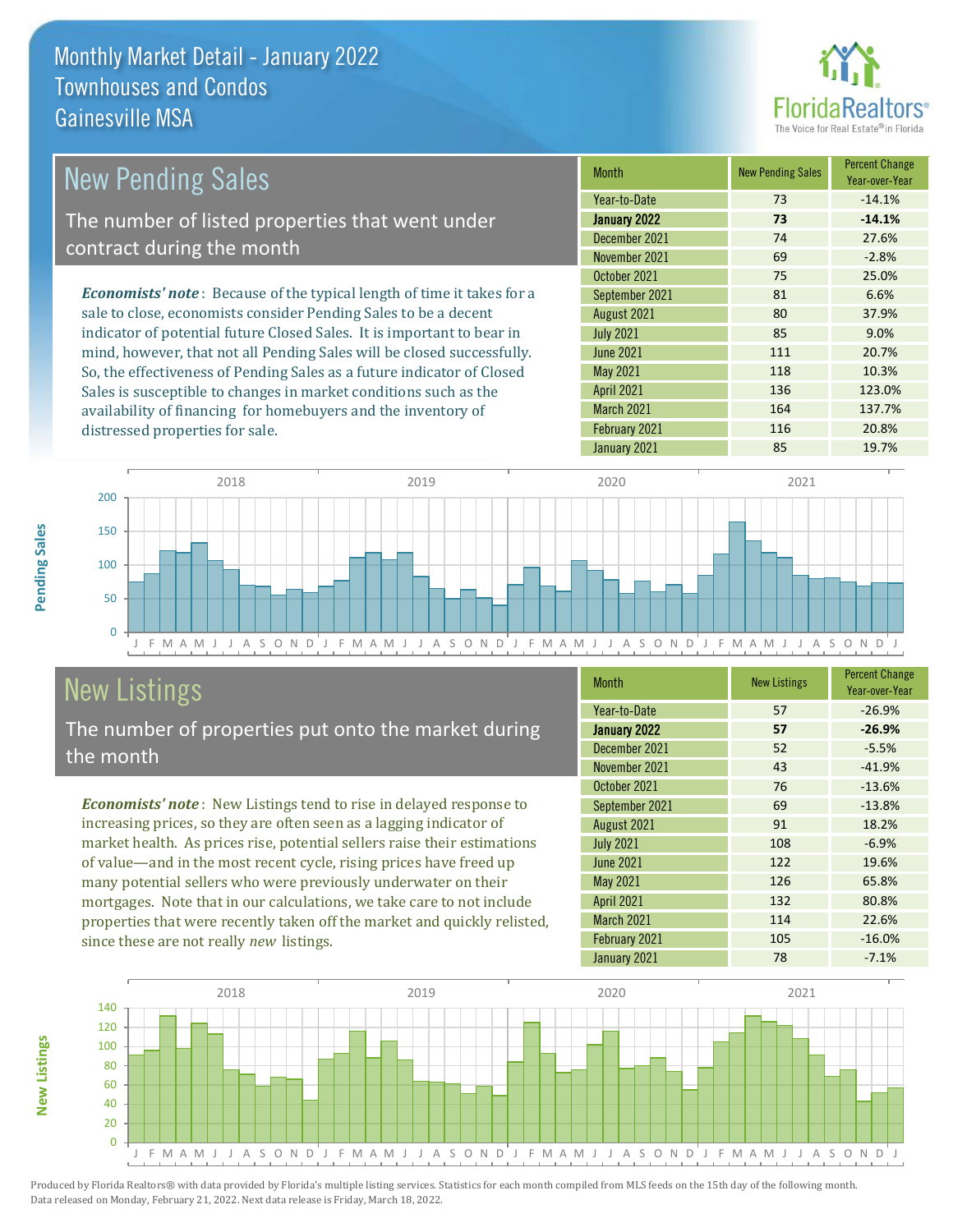

# Inventory (Active Listings) The number of property listings active at the end of the month

*Economists' note* : There are a number of ways to define and calculate Inventory. Our method is to simply count the number of active listings on the last day of the month, and hold this number to compare with the same month the following year. Inventory rises when New Listings are outpacing the number of listings that go off-market (regardless of whether they actually sell). Likewise, it falls when New Listings aren't keeping up with the rate at which homes are going off-market.

| <b>Month</b>             | Inventory | <b>Percent Change</b><br>Year-over-Year |
|--------------------------|-----------|-----------------------------------------|
| <b>YTD (Monthly Avg)</b> | 56        | $-65.6%$                                |
| January 2022             | 56        | $-65.6%$                                |
| December 2021            | 78        | $-54.9%$                                |
| November 2021            | 99        | $-46.8%$                                |
| October 2021             | 120       | $-36.8%$                                |
| September 2021           | 132       | $-22.8%$                                |
| August 2021              | 158       | $-11.2%$                                |
| <b>July 2021</b>         | 136       | $-18.6%$                                |
| <b>June 2021</b>         | 119       | $-16.8%$                                |
| <b>May 2021</b>          | 106       | $-22.6%$                                |
| <b>April 2021</b>        | 101       | $-39.9%$                                |
| March 2021               | 102       | $-34.6%$                                |
| February 2021            | 150       | 2.0%                                    |
| January 2021             | 163       | 39.3%                                   |



# Months Supply of Inventory

An estimate of the number of months it will take to deplete the current Inventory given recent sales rates

*Economists' note* : MSI is a useful indicator of market conditions. The benchmark for a balanced market (favoring neither buyer nor seller) is 5.5 months of inventory. Anything higher is traditionally a buyers' market, and anything lower is a sellers' market. There is no single accepted way of calculating MSI. A common method is to divide current Inventory by the most recent month's Closed Sales count, but this count is a usually poor predictor of future Closed Sales due to seasonal cycles. To eliminate seasonal effects, we use the 12-month average of monthly Closed Sales instead.

| <b>Month</b>             | <b>Months Supply</b> | <b>Percent Change</b><br>Year-over-Year |
|--------------------------|----------------------|-----------------------------------------|
| <b>YTD (Monthly Avg)</b> | 0.6                  | $-75.0%$                                |
| January 2022             | 0.6                  | $-75.0%$                                |
| December 2021            | 0.9                  | $-64.0%$                                |
| November 2021            | 1.1                  | $-60.7%$                                |
| October 2021             | 1.4                  | $-50.0%$                                |
| September 2021           | 1.5                  | $-42.3%$                                |
| August 2021              | 1.8                  | $-35.7%$                                |
| <b>July 2021</b>         | 1.6                  | $-38.5%$                                |
| <b>June 2021</b>         | 1.4                  | $-36.4%$                                |
| May 2021                 | 1.3                  | $-38.1%$                                |
| <b>April 2021</b>        | 1.3                  | $-45.8%$                                |
| <b>March 2021</b>        | 1.4                  | $-36.4%$                                |
| February 2021            | 2.2                  | 4.8%                                    |
| January 2021             | 2.4                  | 50.0%                                   |

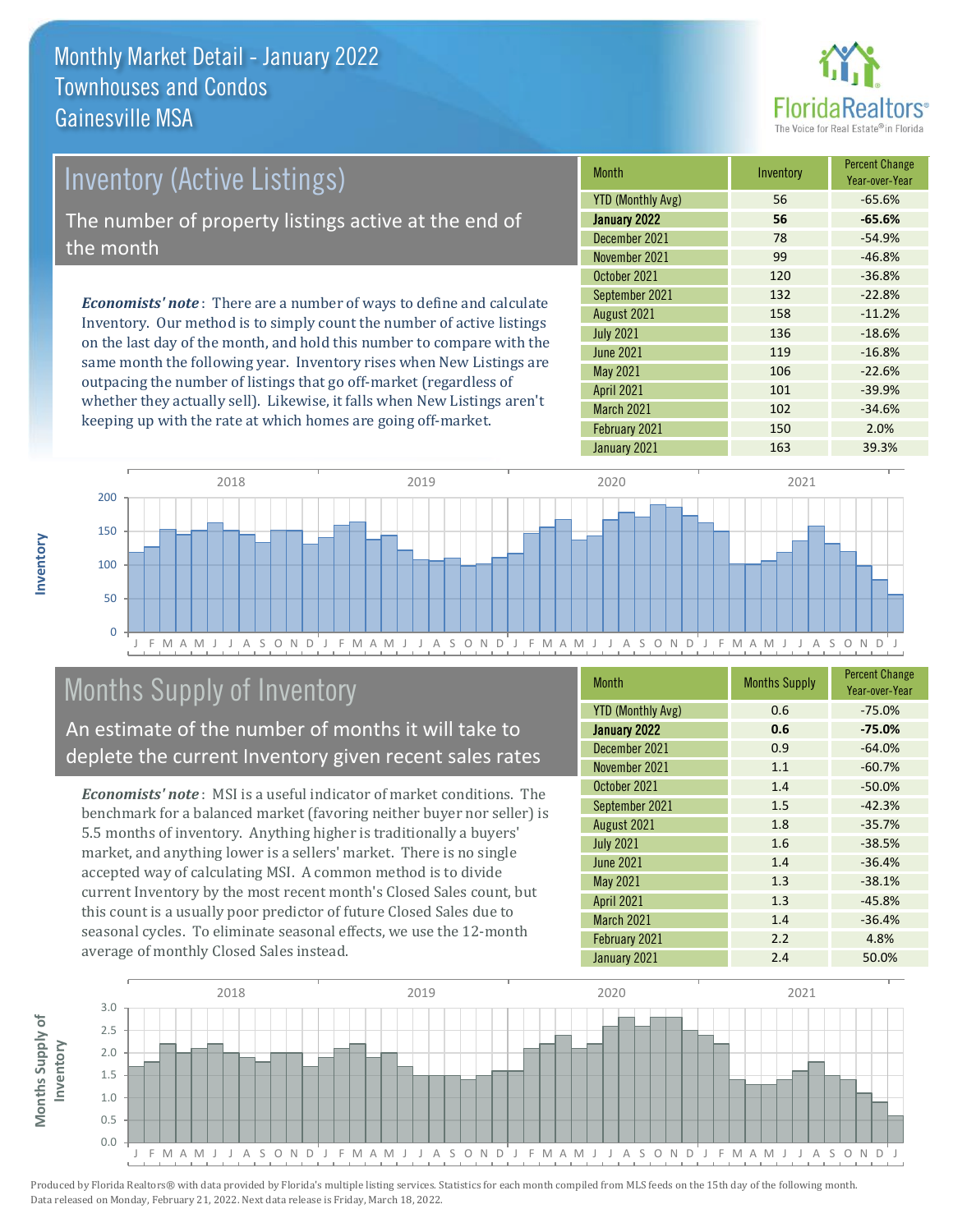

# Closed Sales by Sale Price

The number of sales transactions which closed during the month

*Economists' note:* Closed Sales are one of the simplest—yet most important—indicators for the residential real estate market. When comparing Closed Sales across markets of different sizes, we recommend comparing the percent changes in sales rather than the number of sales. Closed Sales (and many other market metrics) are affected by seasonal cycles, so actual trends are more accurately represented by year-over-year changes (i.e. comparing a month's sales to the amount of sales in the same month in the previous year), rather than changes from one month to the next.

| <b>Sale Price</b>     | <b>Closed Sales</b> | <b>Percent Change</b><br>Year-over-Year |
|-----------------------|---------------------|-----------------------------------------|
| Less than \$50,000    | $\Omega$            | N/A                                     |
| \$50,000 - \$99,999   | 10                  | $-23.1%$                                |
| $$100,000 - $149,999$ | 20                  | 66.7%                                   |
| $$150,000 - $199,999$ | 27                  | 440.0%                                  |
| \$200,000 - \$249,999 | $\mathsf{q}$        | 125.0%                                  |
| \$250,000 - \$299,999 | 3                   | $-40.0%$                                |
| \$300,000 - \$399,999 | 4                   | 300.0%                                  |
| \$400,000 - \$599,999 | $\Omega$            | $-100.0%$                               |
| \$600,000 - \$999,999 | $\Omega$            | N/A                                     |
| \$1,000,000 or more   | O                   | N/A                                     |



# Median Time to Contract by Sale Price The median number of days between the listing date

and contract date for all Closed Sales during the month

*Economists' note* : Like Time to Sale, Time to Contract is a measure of the length of the home selling process calculated for sales which closed during the month. The difference is that Time to Contract measures the number of days between the initial listing of a property and the signing of the contract which eventually led to the closing of the sale. When the gap between Median Time to Contract and Median Time to Sale grows, it is usually a sign of longer closing times and/or declining numbers of cash sales.

| <b>Sale Price</b>     | <b>Median Time to</b><br>Contract | <b>Percent Change</b><br>Year-over-Year |
|-----------------------|-----------------------------------|-----------------------------------------|
| Less than \$50,000    | (No Sales)                        | N/A                                     |
| $$50,000 - $99,999$   | 71 Days                           | 86.8%                                   |
| $$100,000 - $149,999$ | 53 Days                           | 103.8%                                  |
| \$150,000 - \$199,999 | 32 Days                           | $-5.9%$                                 |
| \$200,000 - \$249,999 | 9 Days                            | 125.0%                                  |
| \$250,000 - \$299,999 | 12 Days                           | $-14.3%$                                |
| \$300,000 - \$399,999 | 28 Days                           | 1300.0%                                 |
| \$400,000 - \$599,999 | (No Sales)                        | N/A                                     |
| \$600,000 - \$999,999 | (No Sales)                        | N/A                                     |
| \$1,000,000 or more   | (No Sales)                        | N/A                                     |



**Closed Sales**

**Median Time to Contract Median Time to Contract**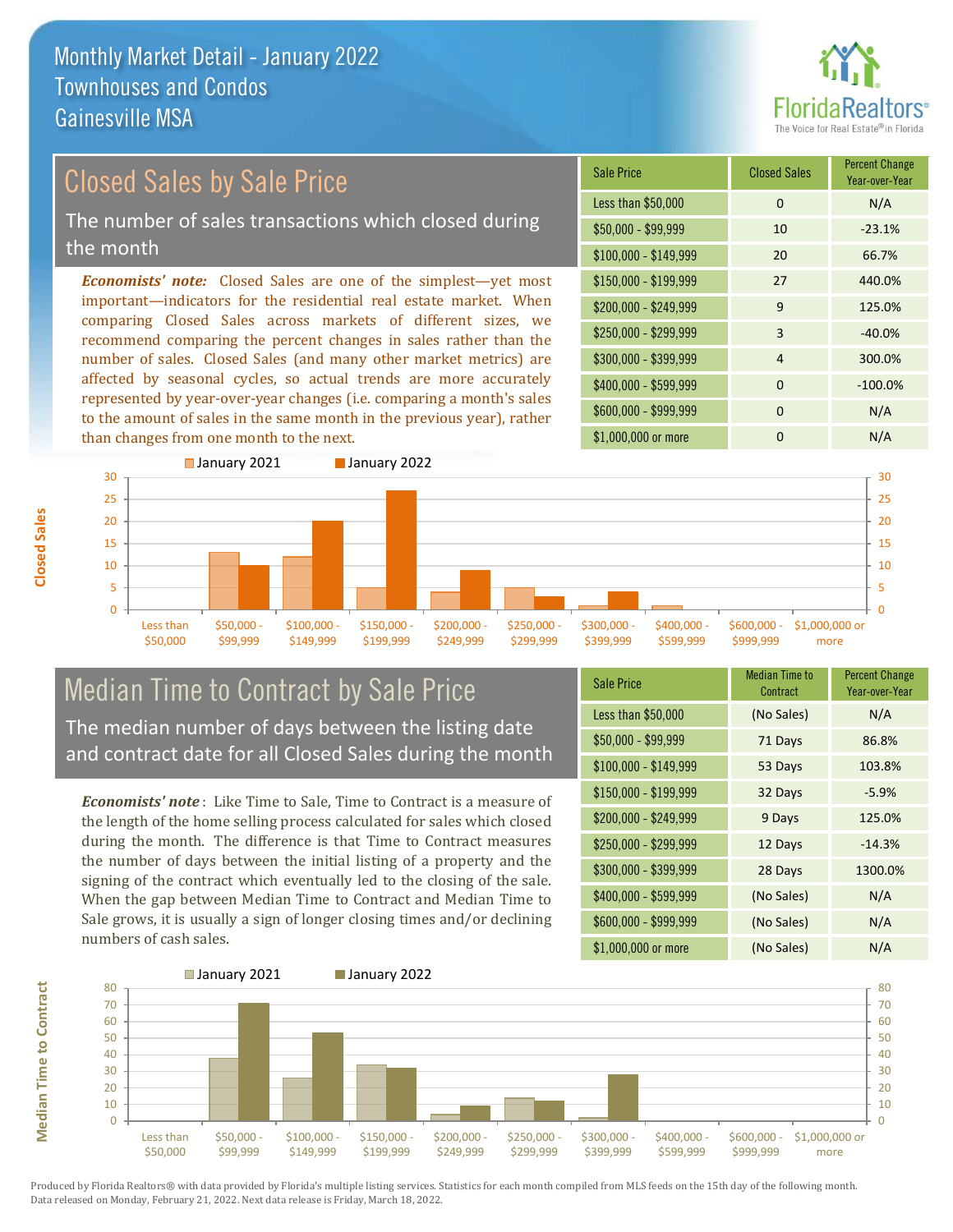

# New Listings by Initial Listing Price

The number of properties put onto the market during the month

*Economists' note:* New Listings tend to rise in delayed response to increasing prices, so they are often seen as a lagging indicator of market health. As prices rise, potential sellers raise their estimations of value—and in the most recent cycle, rising prices have freed up many potential sellers who were previously underwater on their mortgages. Note that in our calculations, we take care to not include properties that were recently taken off the market and quickly relisted, since these are not really *new* listings.

| <b>Initial Listing Price</b> | <b>New Listings</b> | <b>Percent Change</b><br>Year-over-Year |
|------------------------------|---------------------|-----------------------------------------|
| Less than \$50,000           | $\Omega$            | N/A                                     |
| $$50,000 - $99,999$          | 7                   | $-65.0%$                                |
| $$100,000 - $149,999$        | 11                  | $-47.6%$                                |
| $$150,000 - $199,999$        | 26                  | 30.0%                                   |
| \$200,000 - \$249,999        | 6                   | $-40.0%$                                |
| \$250,000 - \$299,999        | 3                   | $-25.0%$                                |
| \$300,000 - \$399,999        | 3                   | 50.0%                                   |
| \$400,000 - \$599,999        | 1                   | 0.0%                                    |
| \$600,000 - \$999,999        | $\Omega$            | N/A                                     |
| \$1,000,000 or more          | ŋ                   | N/A                                     |



### Inventory by Current Listing Price The number of property listings active at the end of the month

*Economists' note* : There are a number of ways to define and calculate Inventory. Our method is to simply count the number of active listings on the last day of the month, and hold this number to compare with the same month the following year. Inventory rises when New Listings are outpacing the number of listings that go off-market (regardless of whether they actually sell). Likewise, it falls when New Listings aren't keeping up with the rate at which homes are going off-market.

| <b>Current Listing Price</b> | Inventory      | <b>Percent Change</b><br>Year-over-Year |
|------------------------------|----------------|-----------------------------------------|
| Less than \$50,000           | $\Omega$       | $-100.0%$                               |
| $$50,000 - $99,999$          | 4              | $-84.6%$                                |
| $$100,000 - $149,999$        | 15             | $-71.2%$                                |
| $$150,000 - $199,999$        | 26             | $-18.8%$                                |
| \$200,000 - \$249,999        | 4              | $-85.7%$                                |
| \$250,000 - \$299,999        | $\mathbf{1}$   | $-92.9%$                                |
| \$300,000 - \$399,999        | 3              | $-50.0%$                                |
| \$400,000 - \$599,999        | $\overline{2}$ | $-33.3%$                                |
| \$600,000 - \$999,999        | $\mathbf{1}$   | 0.0%                                    |
| \$1,000,000 or more          | 0              | N/A                                     |



Produced by Florida Realtors® with data provided by Florida's multiple listing services. Statistics for each month compiled from MLS feeds on the 15th day of the following month. Data released on Monday, February 21, 2022. Next data release is Friday, March 18, 2022.

**Inventory**